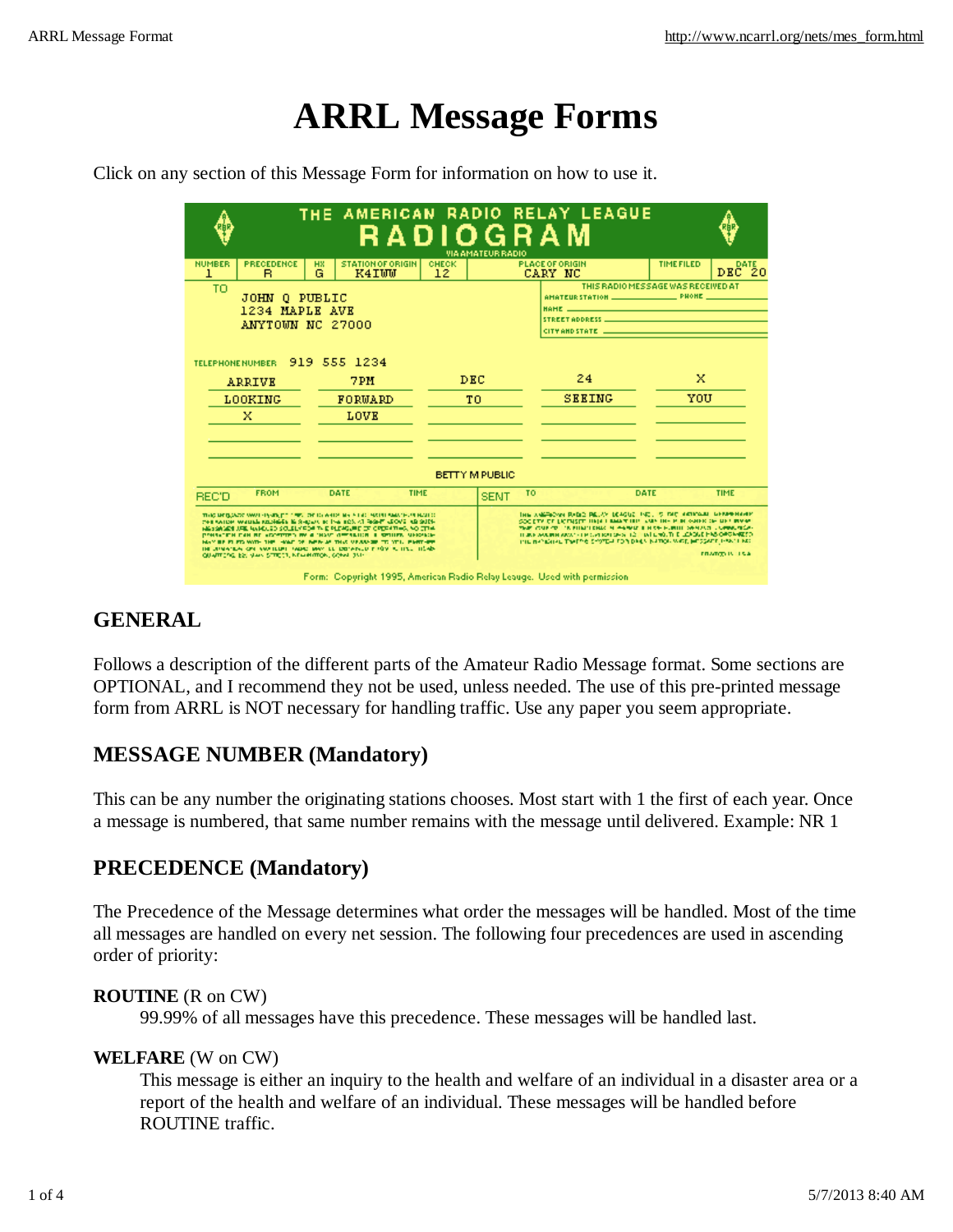#### **PRIORITY** (P on CW)

These are messages have specific time limits. They are also for Official messages, not covered in the EMERGENCY category. This traffic will be handled before WELFARE or ROUTINE.

#### **EMERGENCY** (EMERGENCY on CW)

Any message having life and death urgency to any person or group of persons, which is transmitted by Amateur Radio in the absence of regular communication facilities. When in doubt, do NOT use this precedence. This traffic will be handle first and immediately.

Example: NR 1 R (for Routine)

## **HANDLING INSTRUCTIONS (Optional)**

Handling Instructions are sometimes used to tell the various stations along the way, what the desires of the originating station are. If not needed, it is best not to use. On phone: the sending station would say, "HANDLING INSTRUCTIONS n", n explained below. On CW: Send HXn.

#### **HXA** (Followed by a number)

Collect landline delivery authorized by the by addressee within ... miles. (If no number, authorization is unlimited).

**HXB** (Followed by a number)

Cancel message if not delivered within ... hours of filing time; service originating station.

#### **HXC**

Report the time and date of delivery to originating station.

#### **HXD**

Report to the originating station the identity of the station from which you received, plus time and date. Report the identity of the station to which it was relayed, plus time and date, or if delivered report time and date of delivery.

#### **HXE**

Delivering station get a reply from the addressee, and originate a message back.

#### **HXF** (Followed by number)

Hold delivery until ... (date).

#### **HXG**

Delivery by mail or landline toll call not required. If toll or other expense involved, cancel message and service originating station.

Example: NR 1 R HXG

## **STATION OF ORIGIN (Mandatory)**

This is the call sign of the Amateur Radio Station generating (originating) this message. This call sign, along with the message number, serve as the "serial number" of this message. Any future reference to this message would be: "Number nn of CALL nn4nnn".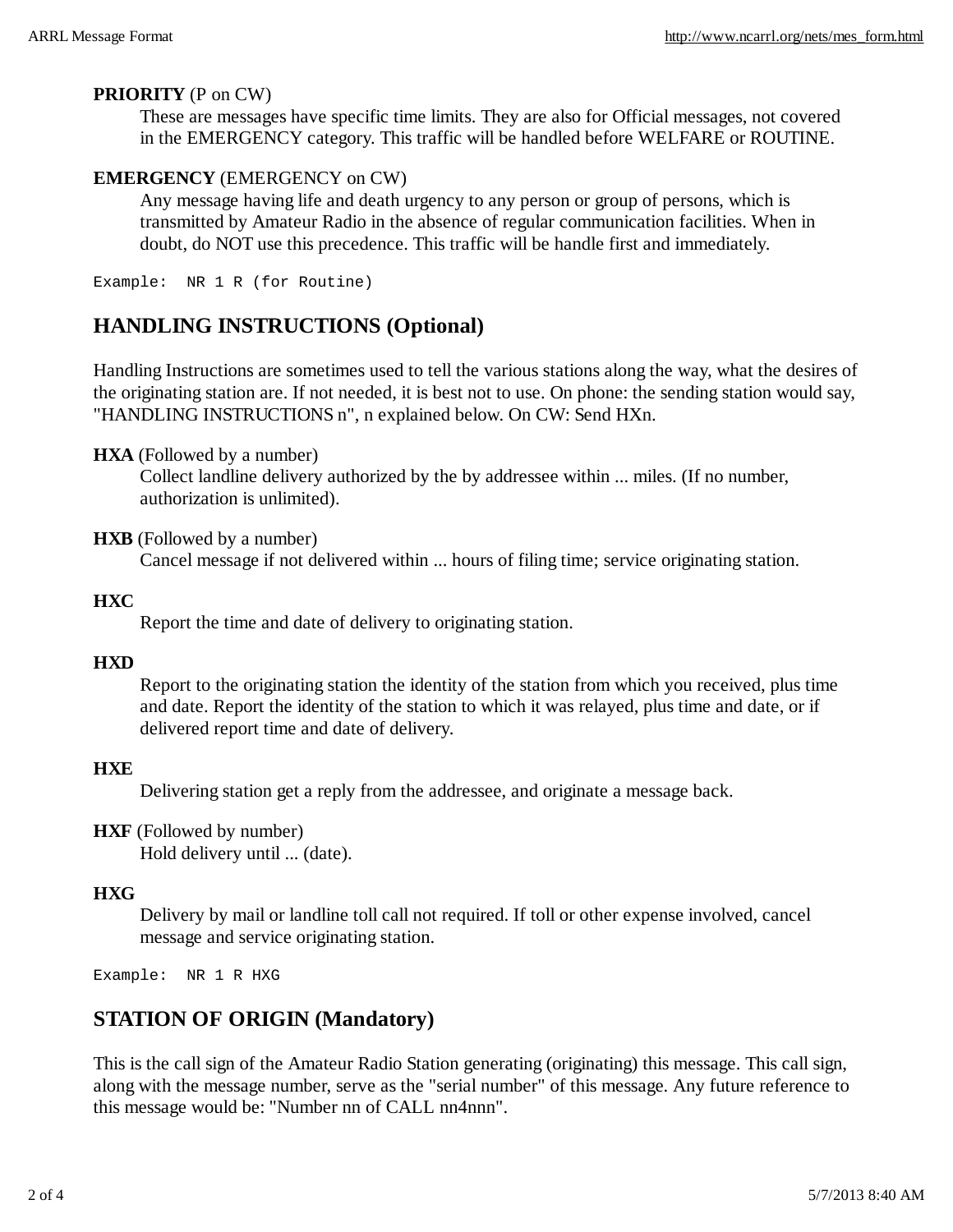Example: NR 1 R K4IWW

## **CHECK (Mandatory)**

This is a count of the number of words used in the TEXT (only) of the message. Words in the address or signature are NOT counted. Groups of figures, letters, combinations of figures and letters, and "X" are counted as words. This is the method that Amateurs use to make sure that the TEXT was received without error. Both the sender and receiver should end up with the same word count (CHECK).

Example: NR 1 R K4IWW 12

## **PLACE OF ORIGIN (Mandatory)**

This field is the City and State of either the Station of Origin or the person in the Signature. In most cases, this will be the same place.

Example: NR 1 R K4IWW 12 CARY NC

## **TIME FILED (Optional)**

The time the message was originated. You may either use UTC or Local time. Examples: 1615Z or 1115 EST. Most messages do NOT use this field. It is only useful if the message has a short time value.

Example: NR 1 R K4IWW 12 CARY NC 1615Z

## **DATE (Mandatory)**

This is the date the message was originated. In Amateur Radio, we use month and day. The year is NOT used. If the message is over a year old, it should be sent to the circular file.

Example: NR 1 R K4IWW 12 CARY NC 1615Z DEC 20

## **ADDRESSEE (Mandatory)**

The name(s) and address of the person to which this message is going. It looks like the address on an envelope used in snail mail. Include a phone number, if you have it. The more information here, the easier the delivery will be.

Example:

 JOHN Q PUBLIC 1234 MAPLE AVE ANYTOWN NC 27000 919 555 1234

## **DELIVERING STATION INFO (Optional)**

This section is rarely used. If the message is to be mailed or hand delivered, it is nice to put your (the delivering station) info here so the addressee can reach you if there is any question, or they want to send a return message. Most messages are delivered by phone.